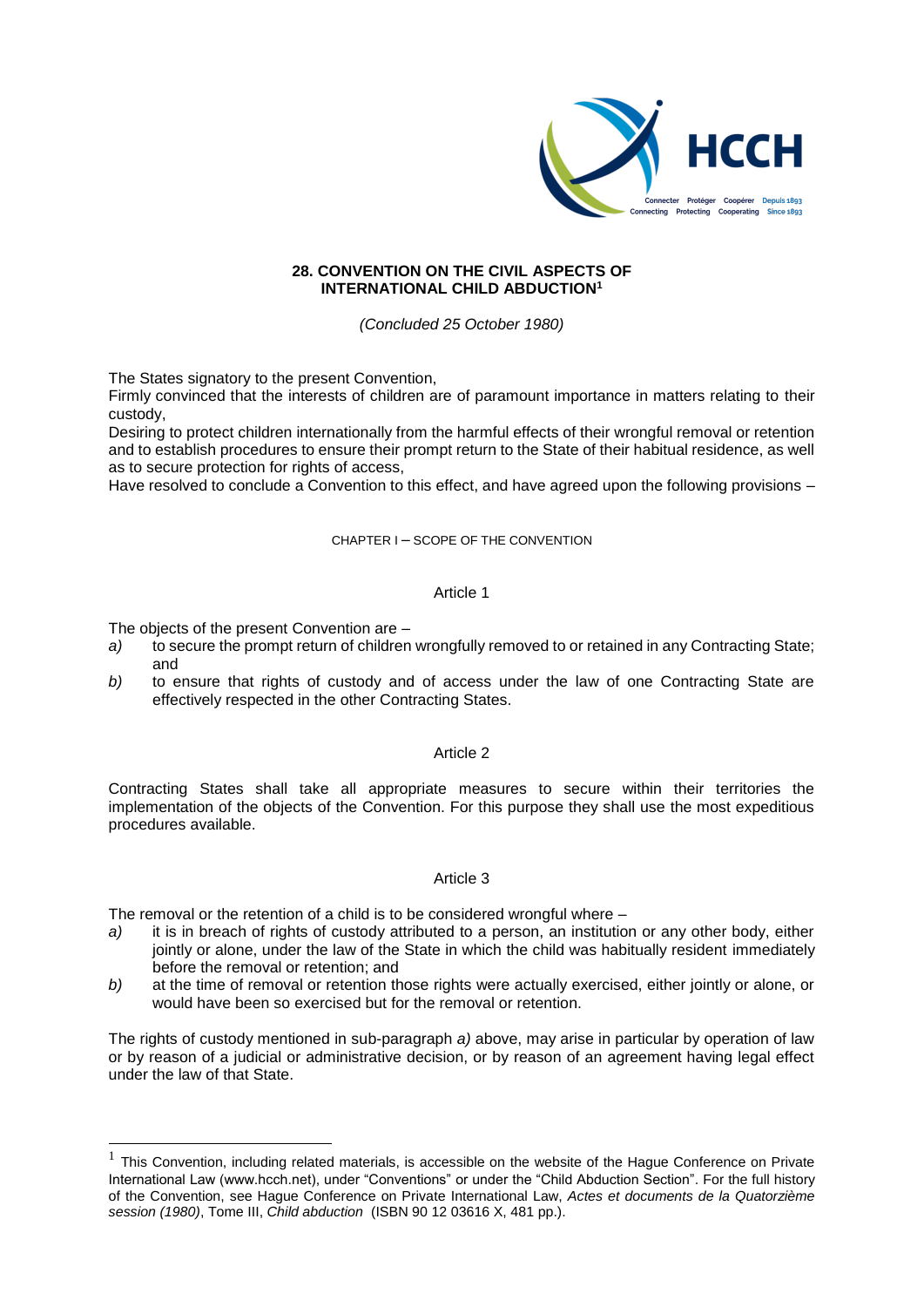The Convention shall apply to any child who was habitually resident in a Contracting State immediately before any breach of custody or access rights. The Convention shall cease to apply when the child attains the age of 16 years.

#### Article 5

For the purposes of this Convention –

- *a)* "rights of custody" shall include rights relating to the care of the person of the child and, in particular, the right to determine the child's place of residence;
- *b)* "rights of access" shall include the right to take a child for a limited period of time to a place other than the child's habitual residence.

#### CHAPTER II – CENTRAL AUTHORITIES

# Article 6

A Contracting State shall designate a Central Authority to discharge the duties which are imposed by the Convention upon such authorities.

Federal States, States with more than one system of law or States having autonomous territorial organisations shall be free to appoint more than one Central Authority and to specify the territorial extent of their powers. Where a State has appointed more than one Central Authority, it shall designate the Central Authority to which applications may be addressed for transmission to the appropriate Central Authority within that State.

# Article 7

Central Authorities shall co-operate with each other and promote co-operation amongst the competent authorities in their respective States to secure the prompt return of children and to achieve the other objects of this Convention.

In particular, either directly or through any intermediary, they shall take all appropriate measures –

- *a*) to discover the whereabouts of a child who has been wrongfully removed or retained;<br>*b*) to prevent further harm to the child or prejudice to interested parties by taking or ca
- *b)* to prevent further harm to the child or prejudice to interested parties by taking or causing to be taken provisional measures;
- *c)* to secure the voluntary return of the child or to bring about an amicable resolution of the issues;
- *d)* to exchange, where desirable, information relating to the social background of the child;
- *e)* to provide information of a general character as to the law of their State in connection with the application of the Convention;
- *f)* to initiate or facilitate the institution of judicial or administrative proceedings with a view to obtaining the return of the child and, in a proper case, to make arrangements for organising or securing the effective exercise of rights of access:
- *g)* where the circumstances so require, to provide or facilitate the provision of legal aid and advice, including the participation of legal counsel and advisers;
- *h)* to provide such administrative arrangements as may be necessary and appropriate to secure the safe return of the child;
- *i*) to keep each other informed with respect to the operation of this Convention and, as far as possible, to eliminate any obstacles to its application.

# CHAPTER III – RETURN OF CHILDREN

#### Article 8

Any person, institution or other body claiming that a child has been removed or retained in breach of custody rights may apply either to the Central Authority of the child's habitual residence or to the Central Authority of any other Contracting State for assistance in securing the return of the child. The application shall contain –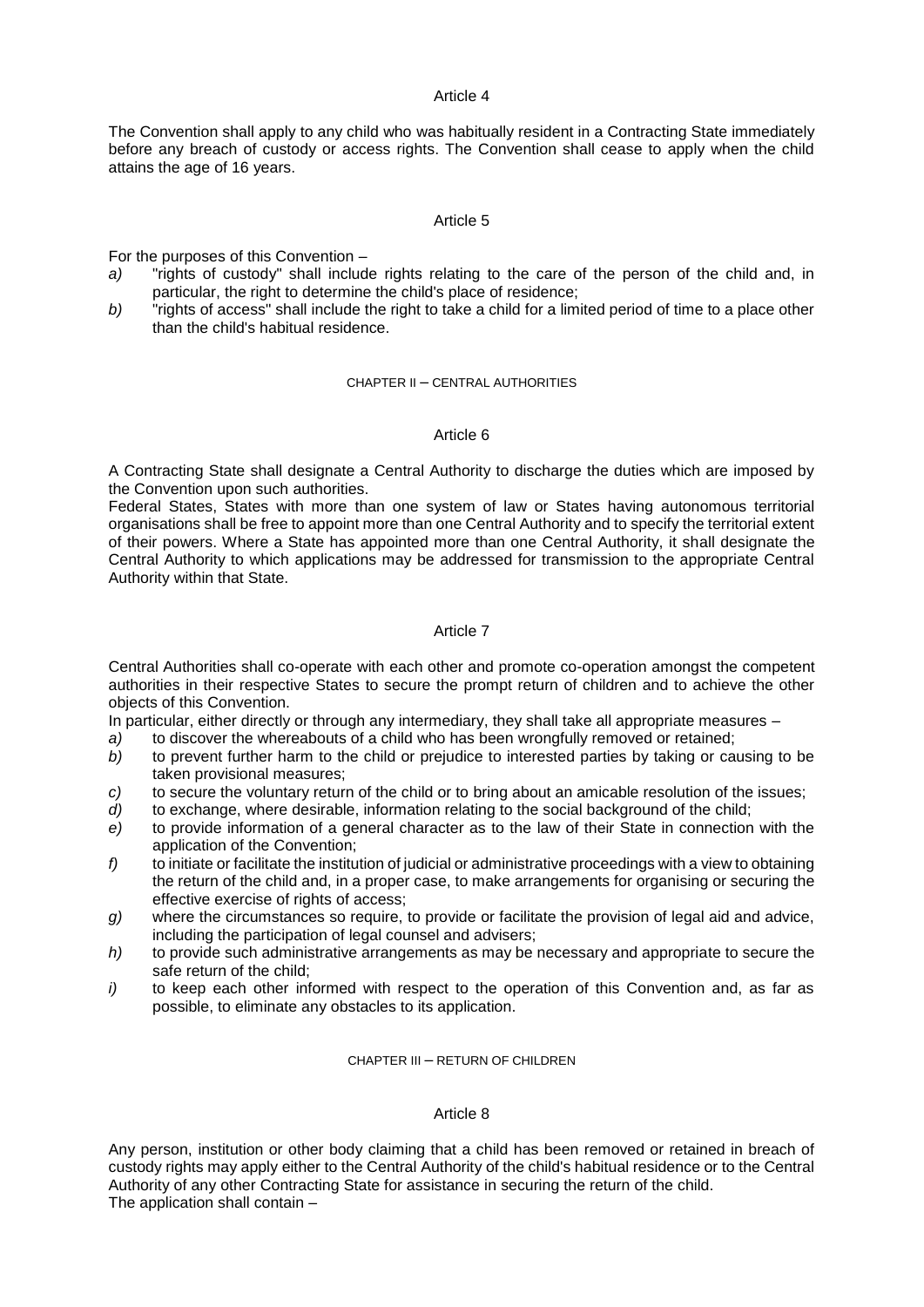- *a)* information concerning the identity of the applicant, of the child and of the person alleged to have removed or retained the child;
- *b)* where available, the date of birth of the child;
- *c)* the grounds on which the applicant's claim for return of the child is based;
- *d)* all available information relating to the whereabouts of the child and the identity of the person with whom the child is presumed to be.

The application may be accompanied or supplemented by  $-$ 

- *e)* an authenticated copy of any relevant decision or agreement;
- *f)* a certificate or an affidavit emanating from a Central Authority, or other competent authority of the State of the child's habitual residence, or from a qualified person, concerning the relevant law of that State;
- *g)* any other relevant document.

# Article 9

If the Central Authority which receives an application referred to in Article 8 has reason to believe that the child is in another Contracting State, it shall directly and without delay transmit the application to the Central Authority of that Contracting State and inform the requesting Central Authority, or the applicant, as the case may be.

# Article 10

The Central Authority of the State where the child is shall take or cause to be taken all appropriate measures in order to obtain the voluntary return of the child.

# Article 11

The judicial or administrative authorities of Contracting States shall act expeditiously in proceedings for the return of children.

If the judicial or administrative authority concerned has not reached a decision within six weeks from the date of commencement of the proceedings, the applicant or the Central Authority of the requested State, on its own initiative or if asked by the Central Authority of the requesting State, shall have the right to request a statement of the reasons for the delay. If a reply is received by the Central Authority of the requested State, that Authority shall transmit the reply to the Central Authority of the requesting State, or to the applicant, as the case may be.

# Article 12

Where a child has been wrongfully removed or retained in terms of Article 3 and, at the date of the commencement of the proceedings before the judicial or administrative authority of the Contracting State where the child is, a period of less than one year has elapsed from the date of the wrongful removal or retention, the authority concerned shall order the return of the child forthwith.

The judicial or administrative authority, even where the proceedings have been commenced after the expiration of the period of one year referred to in the preceding paragraph, shall also order the return of the child, unless it is demonstrated that the child is now settled in its new environment.

Where the judicial or administrative authority in the requested State has reason to believe that the child has been taken to another State, it may stay the proceedings or dismiss the application for the return of the child.

# Article 13

Notwithstanding the provisions of the preceding Article, the judicial or administrative authority of the requested State is not bound to order the return of the child if the person, institution or other body which opposes its return establishes that –

*a)* the person, institution or other body having the care of the person of the child was not actually exercising the custody rights at the time of removal or retention, or had consented to or subsequently acquiesced in the removal or retention; or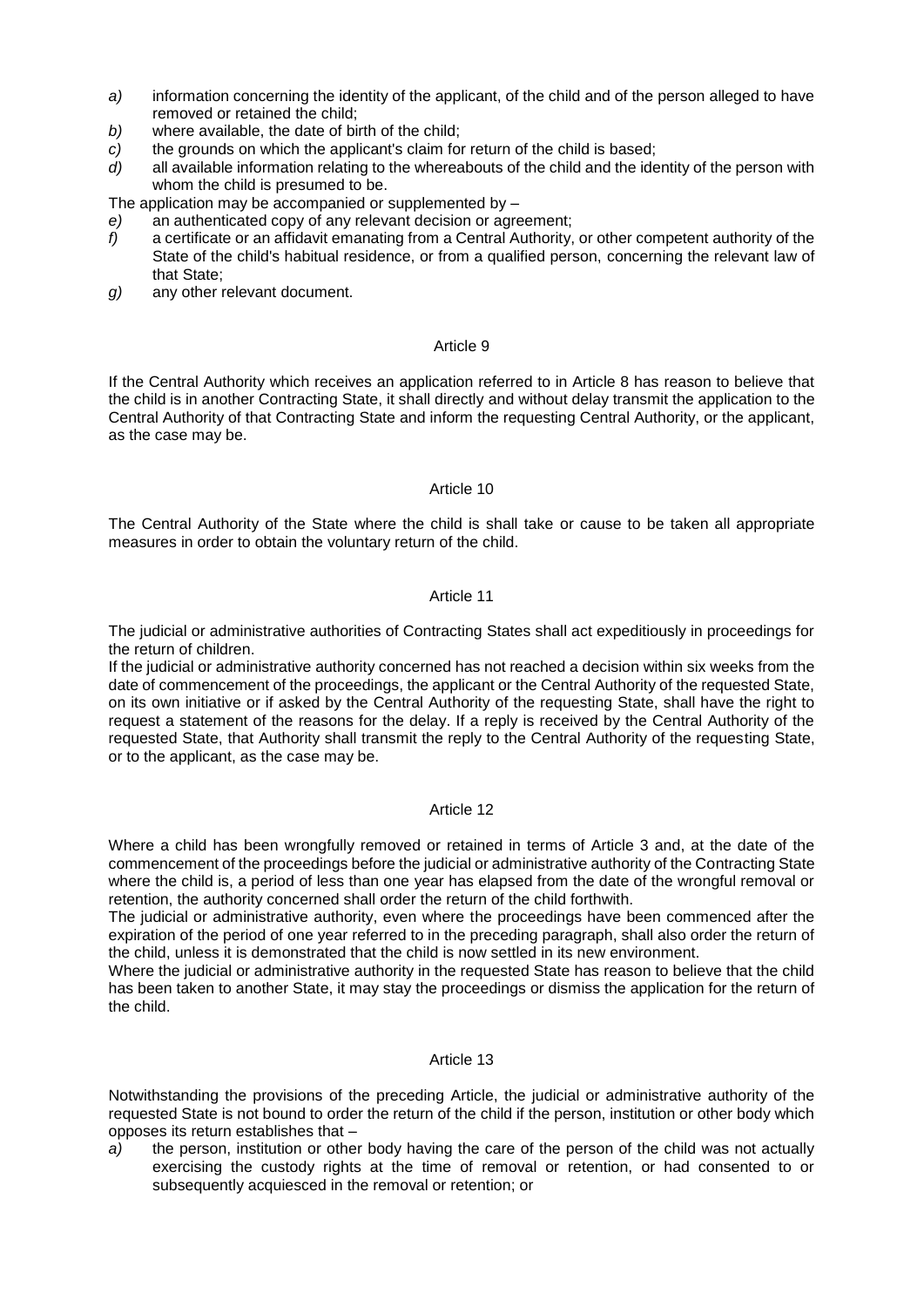*b)* there is a grave risk that his or her return would expose the child to physical or psychological harm or otherwise place the child in an intolerable situation.

The judicial or administrative authority may also refuse to order the return of the child if it finds that the child objects to being returned and has attained an age and degree of maturity at which it is appropriate to take account of its views.

In considering the circumstances referred to in this Article, the judicial and administrative authorities shall take into account the information relating to the social background of the child provided by the Central Authority or other competent authority of the child's habitual residence.

# Article 14

In ascertaining whether there has been a wrongful removal or retention within the meaning of Article 3, the judicial or administrative authorities of the requested State may take notice directly of the law of, and of judicial or administrative decisions, formally recognised or not in the State of the habitual residence of the child, without recourse to the specific procedures for the proof of that law or for the recognition of foreign decisions which would otherwise be applicable.

# Article 15

The judicial or administrative authorities of a Contracting State may, prior to the making of an order for the return of the child, request that the applicant obtain from the authorities of the State of the habitual residence of the child a decision or other determination that the removal or retention was wrongful within the meaning of Article 3 of the Convention, where such a decision or determination may be obtained in that State. The Central Authorities of the Contracting States shall so far as practicable assist applicants to obtain such a decision or determination.

# Article 16

After receiving notice of a wrongful removal or retention of a child in the sense of Article 3, the judicial or administrative authorities of the Contracting State to which the child has been removed or in which it has been retained shall not decide on the merits of rights of custody until it has been determined that the child is not to be returned under this Convention or unless an application under this Convention is not lodged within a reasonable time following receipt of the notice.

# Article 17

The sole fact that a decision relating to custody has been given in or is entitled to recognition in the requested State shall not be a ground for refusing to return a child under this Convention, but the judicial or administrative authorities of the requested State may take account of the reasons for that decision in applying this Convention.

# Article 18

The provisions of this Chapter do not limit the power of a judicial or administrative authority to order the return of the child at any time.

# Article 19

A decision under this Convention concerning the return of the child shall not be taken to be a determination on the merits of any custody issue.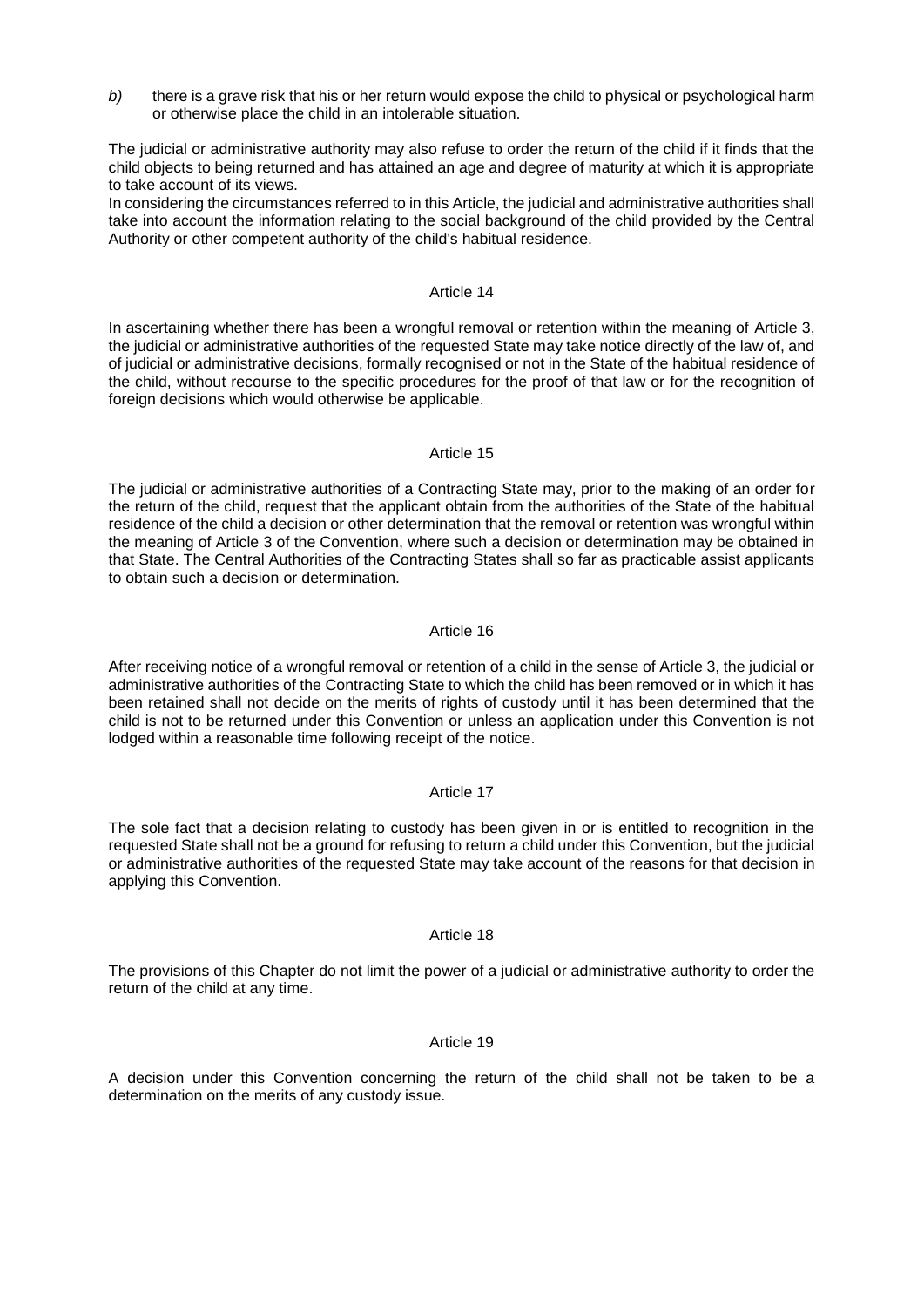The return of the child under the provisions of Article 12 may be refused if this would not be permitted by the fundamental principles of the requested State relating to the protection of human rights and fundamental freedoms.

#### CHAPTER IV – RIGHTS OF ACCESS

### Article 21

An application to make arrangements for organising or securing the effective exercise of rights of access may be presented to the Central Authorities of the Contracting States in the same way as an application for the return of a child.

The Central Authorities are bound by the obligations of co-operation which are set forth in Article 7 to promote the peaceful enjoyment of access rights and the fulfilment of any conditions to which the exercise of those rights may be subject. The Central Authorities shall take steps to remove, as far as possible, all obstacles to the exercise of such rights.

The Central Authorities, either directly or through intermediaries, may initiate or assist in the institution of proceedings with a view to organising or protecting these rights and securing respect for the conditions to which the exercise of these rights may be subject.

#### CHAPTER V – GENERAL PROVISIONS

# Article 22

No security, bond or deposit, however described, shall be required to guarantee the payment of costs and expenses in the judicial or administrative proceedings falling within the scope of this Convention.

# Article 23

No legalisation or similar formality may be required in the context of this Convention.

# Article 24

Any application, communication or other document sent to the Central Authority of the requested State shall be in the original language, and shall be accompanied by a translation into the official language or one of the official languages of the requested State or, where that is not feasible, a translation into French or English.

However, a Contracting State may, by making a reservation in accordance with Article 42, object to the use of either French or English, but not both, in any application, communication or other document sent to its Central Authority.

# Article 25

Nationals of the Contracting States and persons who are habitually resident within those States shall be entitled in matters concerned with the application of this Convention to legal aid and advice in any other Contracting State on the same conditions as if they themselves were nationals of and habitually resident in that State.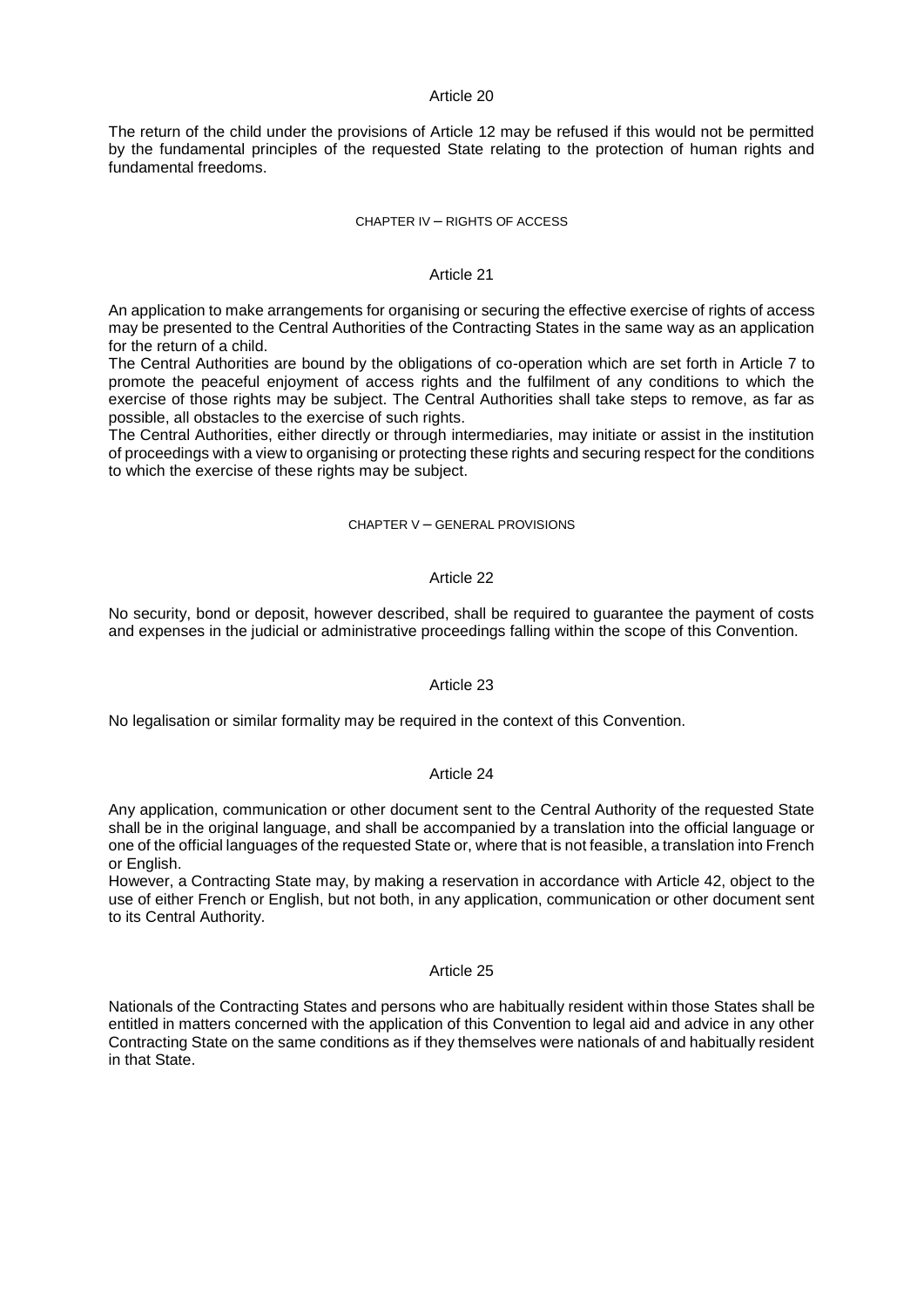Each Central Authority shall bear its own costs in applying this Convention.

Central Authorities and other public services of Contracting States shall not impose any charges in relation to applications submitted under this Convention. In particular, they may not require any payment from the applicant towards the costs and expenses of the proceedings or, where applicable, those arising from the participation of legal counsel or advisers. However, they may require the payment of the expenses incurred or to be incurred in implementing the return of the child.

However, a Contracting State may, by making a reservation in accordance with Article 42, declare that it shall not be bound to assume any costs referred to in the preceding paragraph resulting from the participation of legal counsel or advisers or from court proceedings, except insofar as those costs may be covered by its system of legal aid and advice.

Upon ordering the return of a child or issuing an order concerning rights of access under this Convention, the judicial or administrative authorities may, where appropriate, direct the person who removed or retained the child, or who prevented the exercise of rights of access, to pay necessary expenses incurred by or on behalf of the applicant, including travel expenses, any costs incurred or payments made for locating the child, the costs of legal representation of the applicant, and those of returning the child.

# Article 27

When it is manifest that the requirements of this Convention are not fulfilled or that the application is otherwise not well founded, a Central Authority is not bound to accept the application. In that case, the Central Authority shall forthwith inform the applicant or the Central Authority through which the application was submitted, as the case may be, of its reasons.

# Article 28

A Central Authority may require that the application be accompanied by a written authorisation empowering it to act on behalf of the applicant, or to designate a representative so to act.

# Article 29

This Convention shall not preclude any person, institution or body who claims that there has been a breach of custody or access rights within the meaning of Article 3 or 21 from applying directly to the judicial or administrative authorities of a Contracting State, whether or not under the provisions of this Convention.

# Article 30

Any application submitted to the Central Authorities or directly to the judicial or administrative authorities of a Contracting State in accordance with the terms of this Convention, together with documents and any other information appended thereto or provided by a Central Authority, shall be admissible in the courts or administrative authorities of the Contracting States.

# Article 31

In relation to a State which in matters of custody of children has two or more systems of law applicable in different territorial units –

*a)* any reference to habitual residence in that State shall be construed as referring to habitual residence in a territorial unit of that State;

*b)* any reference to the law of the State of habitual residence shall be construed as referring to the law of the territorial unit in that State where the child habitually resides.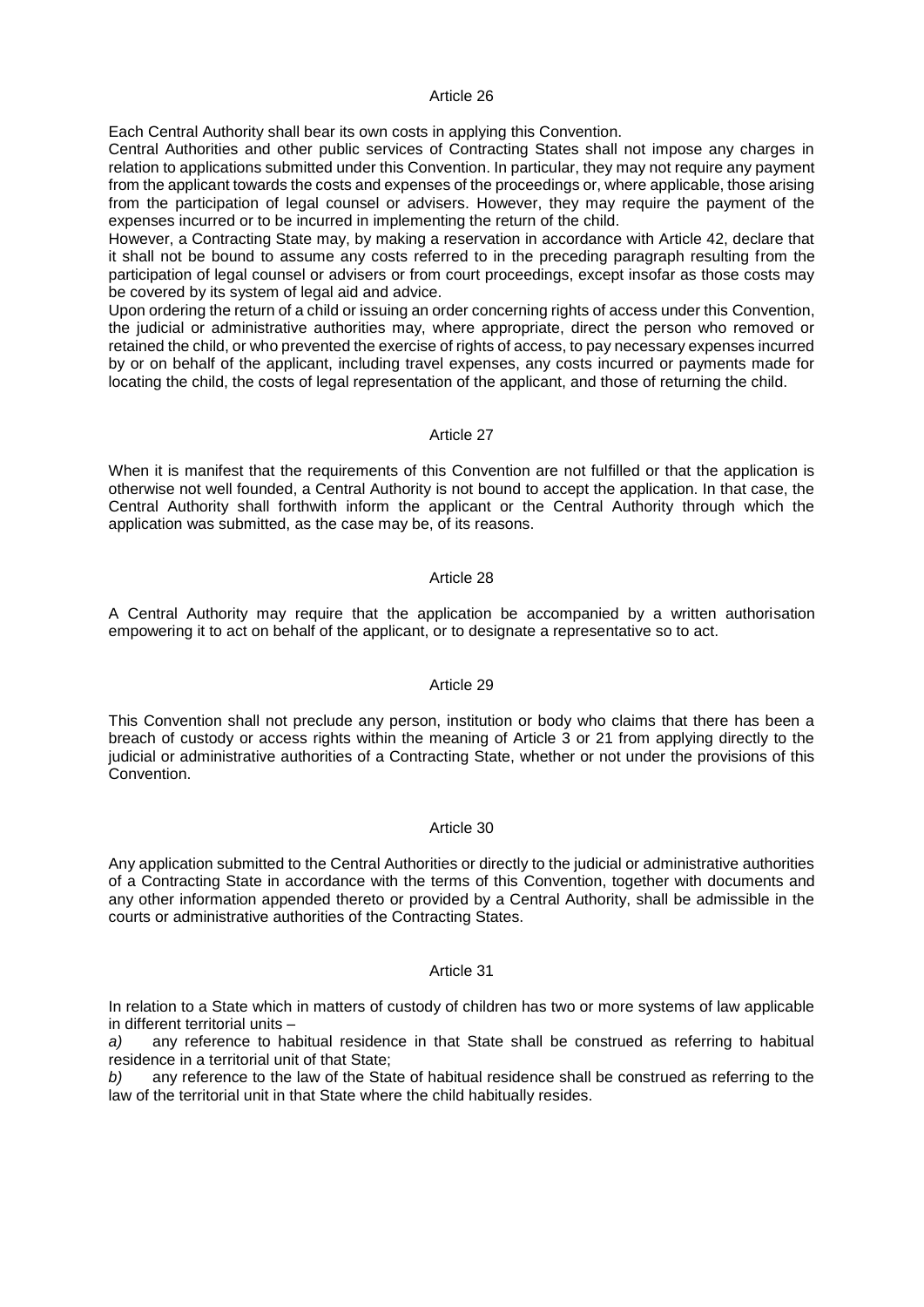In relation to a State which in matters of custody of children has two or more systems of law applicable to different categories of persons, any reference to the law of that State shall be construed as referring to the legal system specified by the law of that State.

# Article 33

A State within which different territorial units have their own rules of law in respect of custody of children shall not be bound to apply this Convention where a State with a unified system of law would not be bound to do so.

#### Article 34

This Convention shall take priority in matters within its scope over the *Convention of 5 October 1961 concerning the powers of authorities and the law applicable in respect of the protection of minors*, as between Parties to both Conventions. Otherwise the present Convention shall not restrict the application of an international instrument in force between the State of origin and the State addressed or other law of the State addressed for the purposes of obtaining the return of a child who has been wrongfully removed or retained or of organising access rights.

#### Article 35

This Convention shall apply as between Contracting States only to wrongful removals or retentions occurring after its entry into force in those States.

Where a declaration has been made under Article 39 or 40, the reference in the preceding paragraph to a Contracting State shall be taken to refer to the territorial unit or units in relation to which this Convention applies.

# Article 36

Nothing in this Convention shall prevent two or more Contracting States, in order to limit the restrictions to which the return of the child may be subject, from agreeing among themselves to derogate from any provisions of this Convention which may imply such a restriction.

#### CHAPTER VI – FINAL CLAUSES

# Article 37

The Convention shall be open for signature by the States which were Members of the Hague Conference on Private International Law at the time of its Fourteenth Session.

It shall be ratified, accepted or approved and the instruments of ratification, acceptance or approval shall be deposited with the Ministry of Foreign Affairs of the Kingdom of the Netherlands.

#### Article 38

Any other State may accede to the Convention.

The instrument of accession shall be deposited with the Ministry of Foreign Affairs of the Kingdom of the Netherlands.

The Convention shall enter into force for a State acceding to it on the first day of the third calendar month after the deposit of its instrument of accession.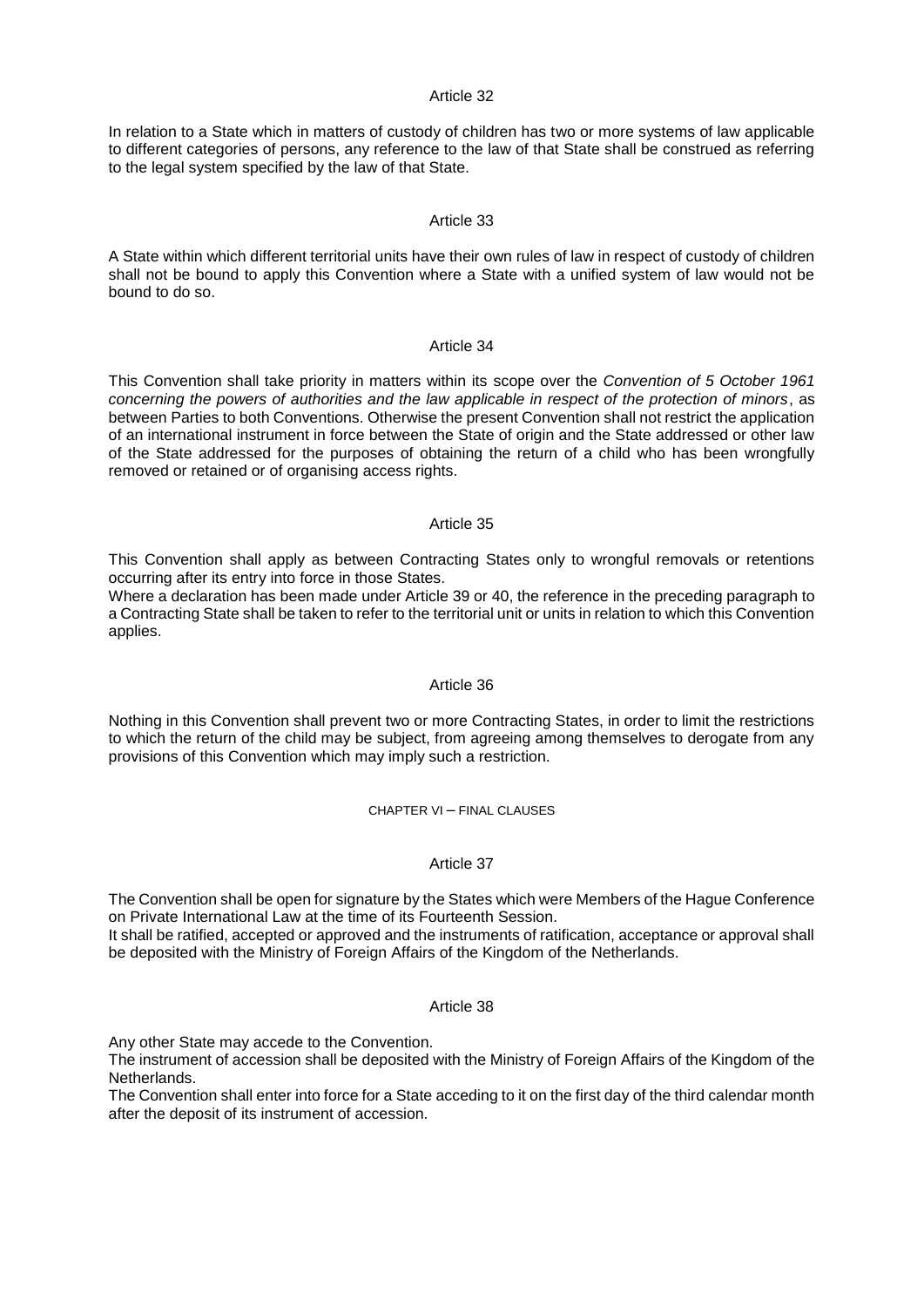The accession will have effect only as regards the relations between the acceding State and such Contracting States as will have declared their acceptance of the accession. Such a declaration will also have to be made by any Member State ratifying, accepting or approving the Convention after an accession. Such declaration shall be deposited at the Ministry of Foreign Affairs of the Kingdom of the Netherlands; this Ministry shall forward, through diplomatic channels, a certified copy to each of the Contracting States.

The Convention will enter into force as between the acceding State and the State that has declared its acceptance of the accession on the first day of the third calendar month after the deposit of the declaration of acceptance.

#### Article 39

Any State may, at the time of signature, ratification, acceptance, approval or accession, declare that the Convention shall extend to all the territories for the international relations of which it is responsible, or to one or more of them. Such a declaration shall take effect at the time the Convention enters into force for that State.

Such declaration, as well as any subsequent extension, shall be notified to the Ministry of Foreign Affairs of the Kingdom of the Netherlands.

#### Article 40

If a Contracting State has two or more territorial units in which different systems of law are applicable in relation to matters dealt with in this Convention, it may at the time of signature, ratification, acceptance, approval or accession declare that this Convention shall extend to all its territorial units or only to one or more of them and may modify this declaration by submitting another declaration at any time. Any such declaration shall be notified to the Ministry of Foreign Affairs of the Kingdom of the Netherlands and shall state expressly the territorial units to which the Convention applies.

#### Article 41

Where a Contracting State has a system of government under which executive, judicial and legislative powers are distributed between central and other authorities within that State, its signature or ratification, acceptance or approval of, or accession to this Convention, or its making of any declaration in terms of Article 40 shall carry no implication as to the internal distribution of powers within that State.

# Article 42

Any State may, not later than the time of ratification, acceptance, approval or accession, or at the time of making a declaration in terms of Article 39 or 40, make one or both of the reservations provided for in Article 24 and Article 26, third paragraph. No other reservation shall be permitted.

Any State may at any time withdraw a reservation it has made. The withdrawal shall be notified to the Ministry of Foreign Affairs of the Kingdom of the Netherlands.

The reservation shall cease to have effect on the first day of the third calendar month after the notification referred to in the preceding paragraph.

#### Article 43

The Convention shall enter into force on the first day of the third calendar month after the deposit of the third instrument of ratification, acceptance, approval or accession referred to in Articles 37 and 38.